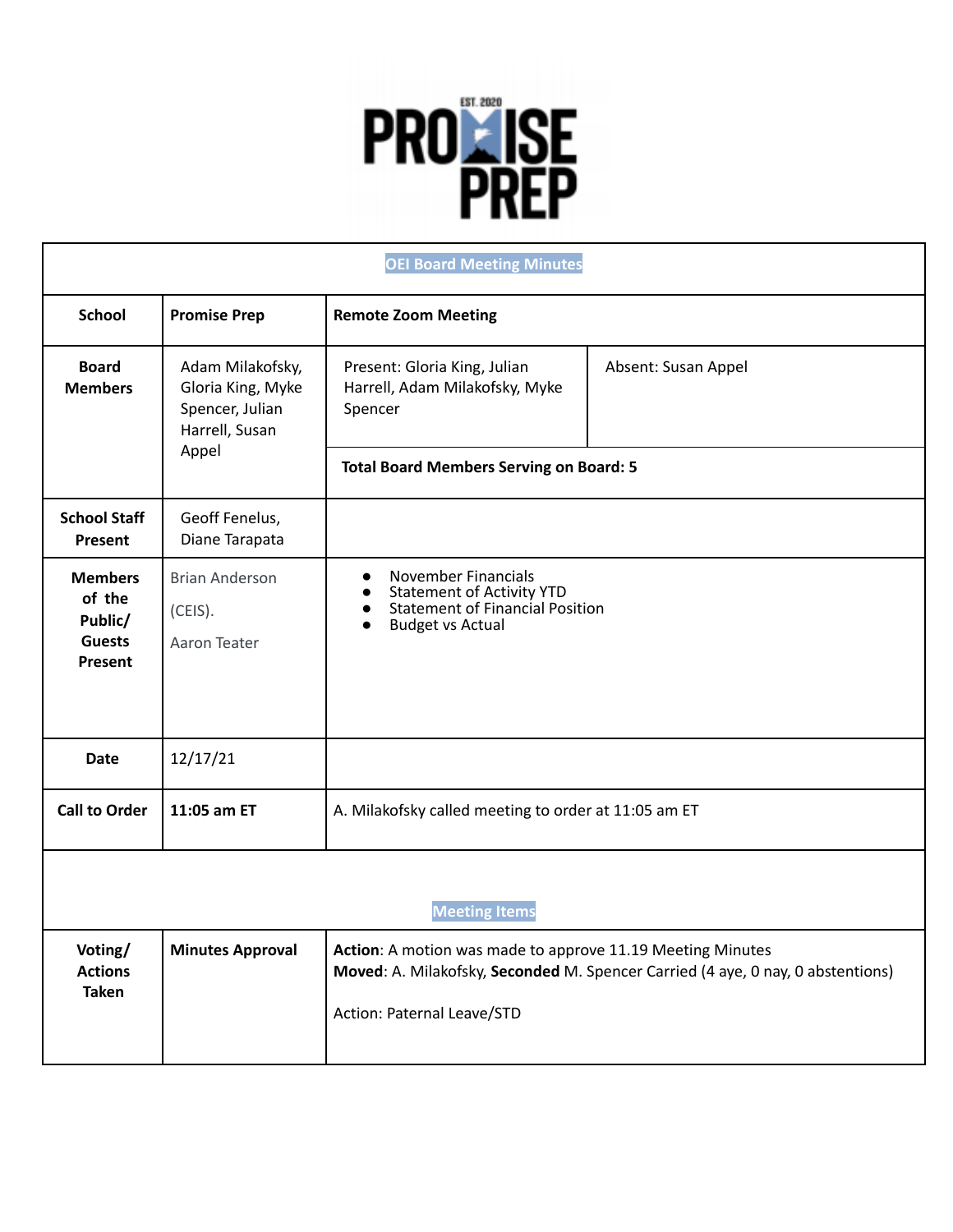| <b>Mission</b>   | <b>Promise Prep Awards</b><br>$\bullet$                                           |  |
|------------------|-----------------------------------------------------------------------------------|--|
| <b>Moment</b>    | 70 percent of families attended<br>$\circ$                                        |  |
|                  | Closed out year strong<br>$\circ$                                                 |  |
|                  |                                                                                   |  |
| <b>Reporting</b> |                                                                                   |  |
|                  | <b>Enrollment/Student Demographics</b><br>$\bullet$<br>Budgeted/Goal: 50 Students |  |
|                  | $\bigcirc$<br>ADM: 53<br>$\circ$                                                  |  |
|                  | Actuals: 55<br>$\circ$                                                            |  |
|                  | Lost 1 student since last meeting<br>п                                            |  |
|                  | Pull from Waiting list student to maintain number<br>$\blacksquare$               |  |
|                  | Grade Breakdown<br>$\circ$                                                        |  |
|                  | Kindergarten-31 Students<br>п                                                     |  |
|                  | First Grade- 12 Students                                                          |  |
|                  | Second Grade- 12 Students<br>$\blacksquare$                                       |  |
|                  | Demographics:<br>$\bigcirc$                                                       |  |
|                  | 69%- Spanish/Latino<br>$\blacksquare$                                             |  |
|                  | 31%- Black/African American                                                       |  |
|                  | Attendance<br>$\circ$                                                             |  |
|                  | Attendance has been 90%                                                           |  |
|                  | <b>YTD 86%</b>                                                                    |  |
|                  | FOM - call families if kids are absent every day to find out                      |  |
|                  | why                                                                               |  |
|                  | Spoke to local schools- Circle City Prep<br>$\circ$                               |  |
|                  | Attendance around the same amount as ours<br>▬                                    |  |
|                  | 88 % and 89%                                                                      |  |
|                  | We are similar to schools in the area                                             |  |
|                  |                                                                                   |  |
|                  |                                                                                   |  |
|                  |                                                                                   |  |
|                  |                                                                                   |  |
|                  |                                                                                   |  |
|                  | • Operations                                                                      |  |
|                  | <b>School Nutrition Approved</b>                                                  |  |
|                  | <b>School Nutrition</b>                                                           |  |
|                  | $\circ$<br>Reimbursement                                                          |  |
|                  | <b>State Reporting</b>                                                            |  |
|                  | Sped report submitted to Alma and DOE<br>$\circlearrowright$                      |  |
|                  | OEI CAP Reporting for December                                                    |  |
|                  | <b>School Leader Succession Plan</b><br>$\circ$                                   |  |
|                  | <b>Board Minutes</b><br>$\circlearrowright$                                       |  |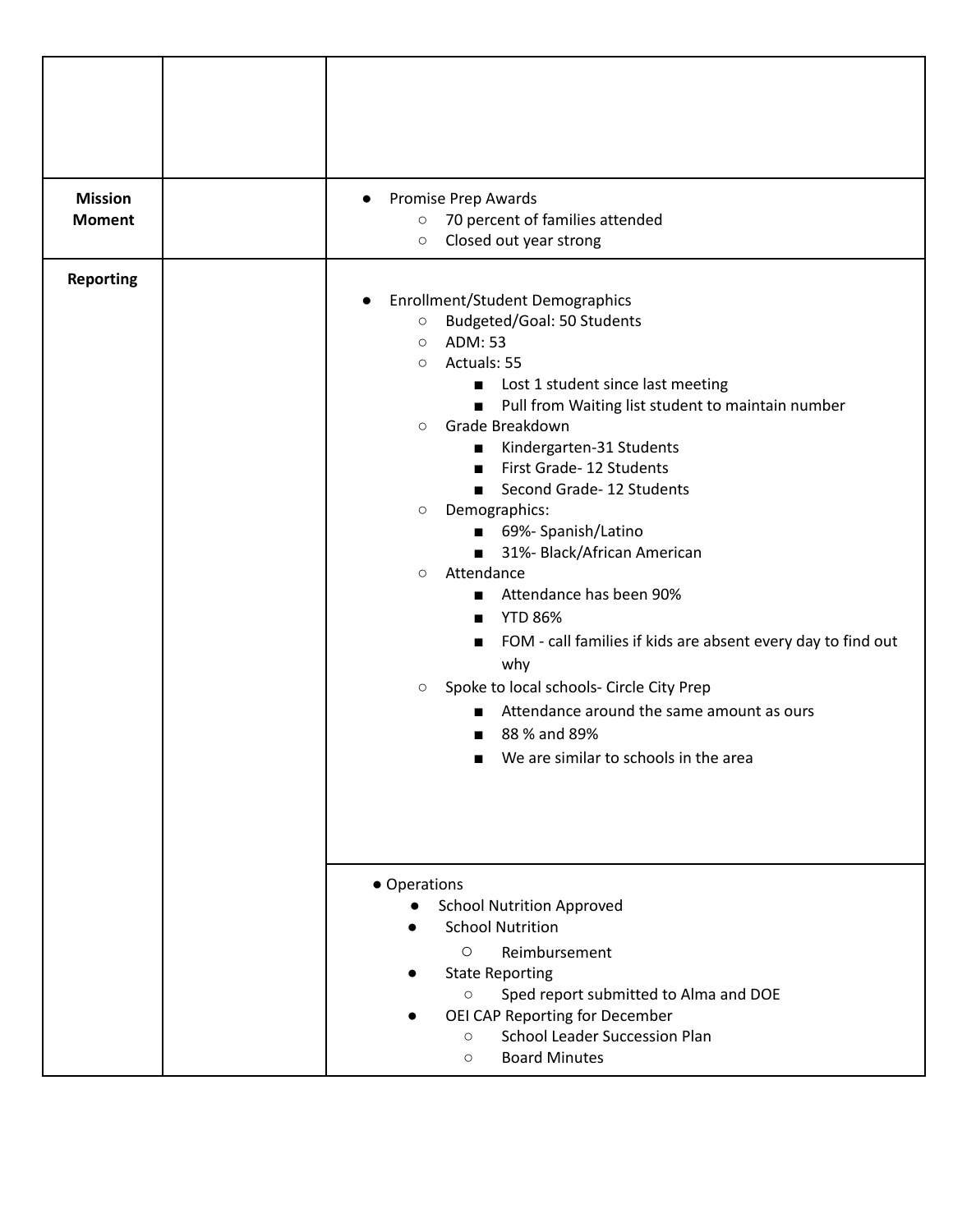|  | HR Updated Parental/STD                                                                                 |
|--|---------------------------------------------------------------------------------------------------------|
|  | $\bigcirc$<br>Reviewed by attorney                                                                      |
|  | <b>Update Maternity Leave Policy</b><br>$\circ$                                                         |
|  | Short-term/Long Term Disability Update<br>$\circ$                                                       |
|  |                                                                                                         |
|  | Grants                                                                                                  |
|  | 1008<br>$\circ$                                                                                         |
|  | Worked with partner school<br>ш                                                                         |
|  | Summer programing                                                                                       |
|  | Reading program                                                                                         |
|  | Instructional cultural position                                                                         |
|  | Applied<br>ш                                                                                            |
|  | Find out today 12/17/21 if it was received<br>ш                                                         |
|  |                                                                                                         |
|  | Amount is close to \$400,000 if received<br>JW Couch<br>$\circ$                                         |
|  |                                                                                                         |
|  | Applied did not receive                                                                                 |
|  | <b>Glick Family Foundation</b><br>$\circ$                                                               |
|  | Received an extra \$2500<br>ш                                                                           |
|  |                                                                                                         |
|  |                                                                                                         |
|  | Academics                                                                                               |
|  | NWEA MOY testing took place the week of December 6th<br>O                                               |
|  | MAP Growth Math<br>▬                                                                                    |
|  | <b>MAP Growth Reading</b><br>п                                                                          |
|  | NWEA MOY Reading Fluency will take place post winter break.<br>О<br>Data will be broken down<br>$\circ$ |
|  | Dr. Lavert/Lavinia Group academic support:<br>$\circ$                                                   |
|  | Phonics/small groups                                                                                    |
|  | Read alouds                                                                                             |
|  | <b>Intellectual Prep</b>                                                                                |
|  | <b>Number Stories</b>                                                                                   |
|  | During January meeting will include more data<br>О                                                      |
|  | <b>Promise Awards</b><br>$\circlearrowright$                                                            |
|  | A.M<br>$\circ$                                                                                          |
|  | What do we do with data?                                                                                |
|  | G. Fenelus response- celebrate little wins. See<br>$\bullet$                                            |
|  | where kids are and create plans for growth from                                                         |
|  |                                                                                                         |
|  | that. Evaluation stage currently and now strategize                                                     |
|  | how to go forward.                                                                                      |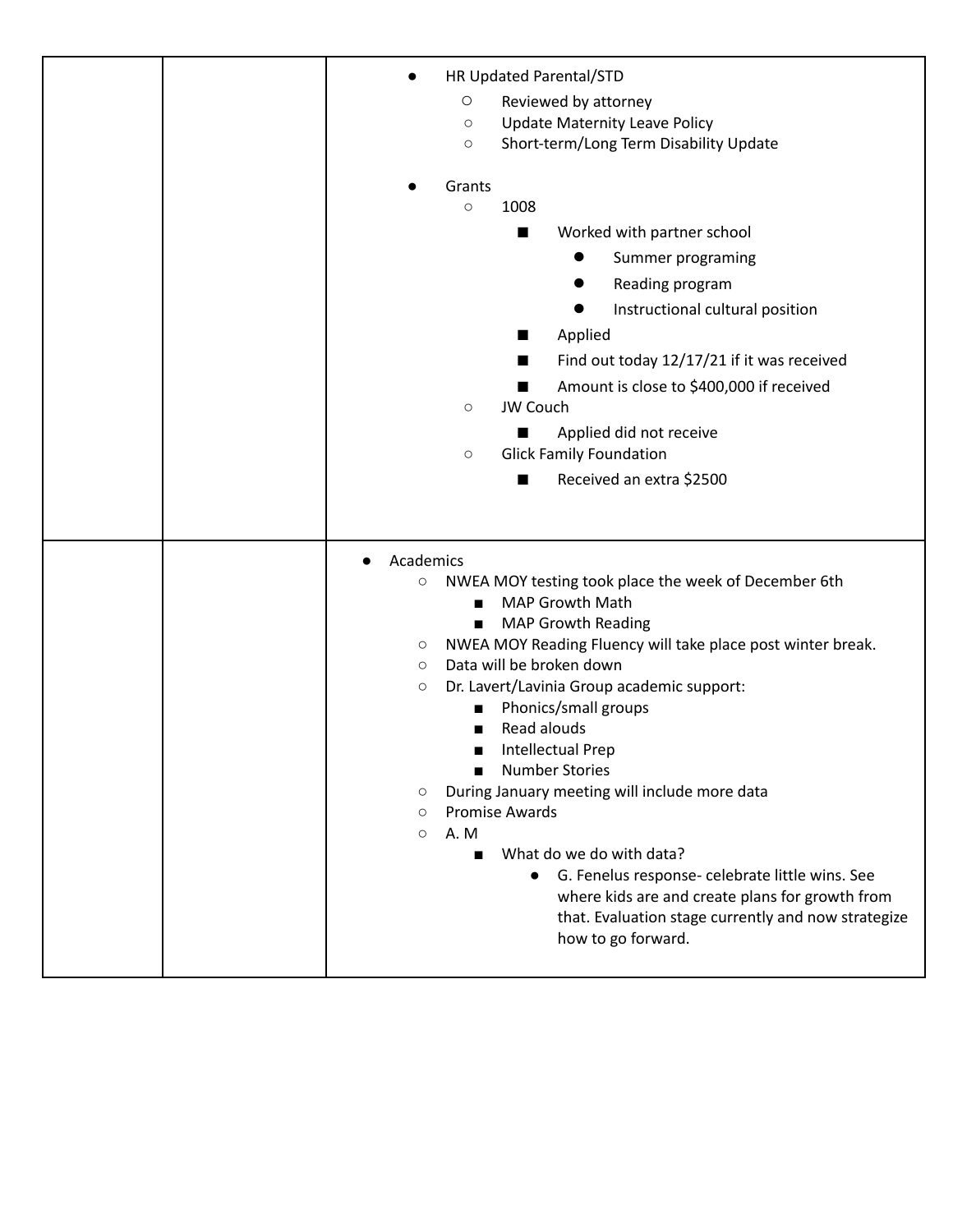|                   |                              | Finance<br>$\bullet$<br><b>Budget Vs actual</b><br>$\circ$<br>Not much has changed<br>п<br>In good shape<br>п<br>Revenues line<br>Expect about 58 percent<br>$\bullet$<br>$\circ$ Received more revenue than anticipated<br>Expenses<br>$\bullet$<br>51 percent<br>$\circ$<br>Spent a little extra than anticipated<br>$\circ$<br>Better NET position now than expected<br>$\bullet$<br>Finished month with 605,000<br>$\bullet$ |
|-------------------|------------------------------|----------------------------------------------------------------------------------------------------------------------------------------------------------------------------------------------------------------------------------------------------------------------------------------------------------------------------------------------------------------------------------------------------------------------------------|
|                   |                              | Staffing<br>$\bullet$<br>Stipends will be given for Lead Teacher roles and responsibilities<br>$\circ$<br><b>B.</b> Jones<br>U. Rodriguez<br>$\blacksquare$<br>Stipend will be given for extra responsibilities with school<br>$\circ$<br>operations<br>K. Dickerson<br><b>MOY Conversations</b><br>$\circ$<br><b>Executive Director</b><br>Principal<br>$\blacksquare$<br>Staff                                                 |
|                   |                              |                                                                                                                                                                                                                                                                                                                                                                                                                                  |
| <b>Committees</b> | <b>Board Chair</b><br>Update | <b>Volunteer Committee</b><br>$\bullet$<br>A. Milakofsky reminded board to execute your project you picked<br>$\circ$                                                                                                                                                                                                                                                                                                            |